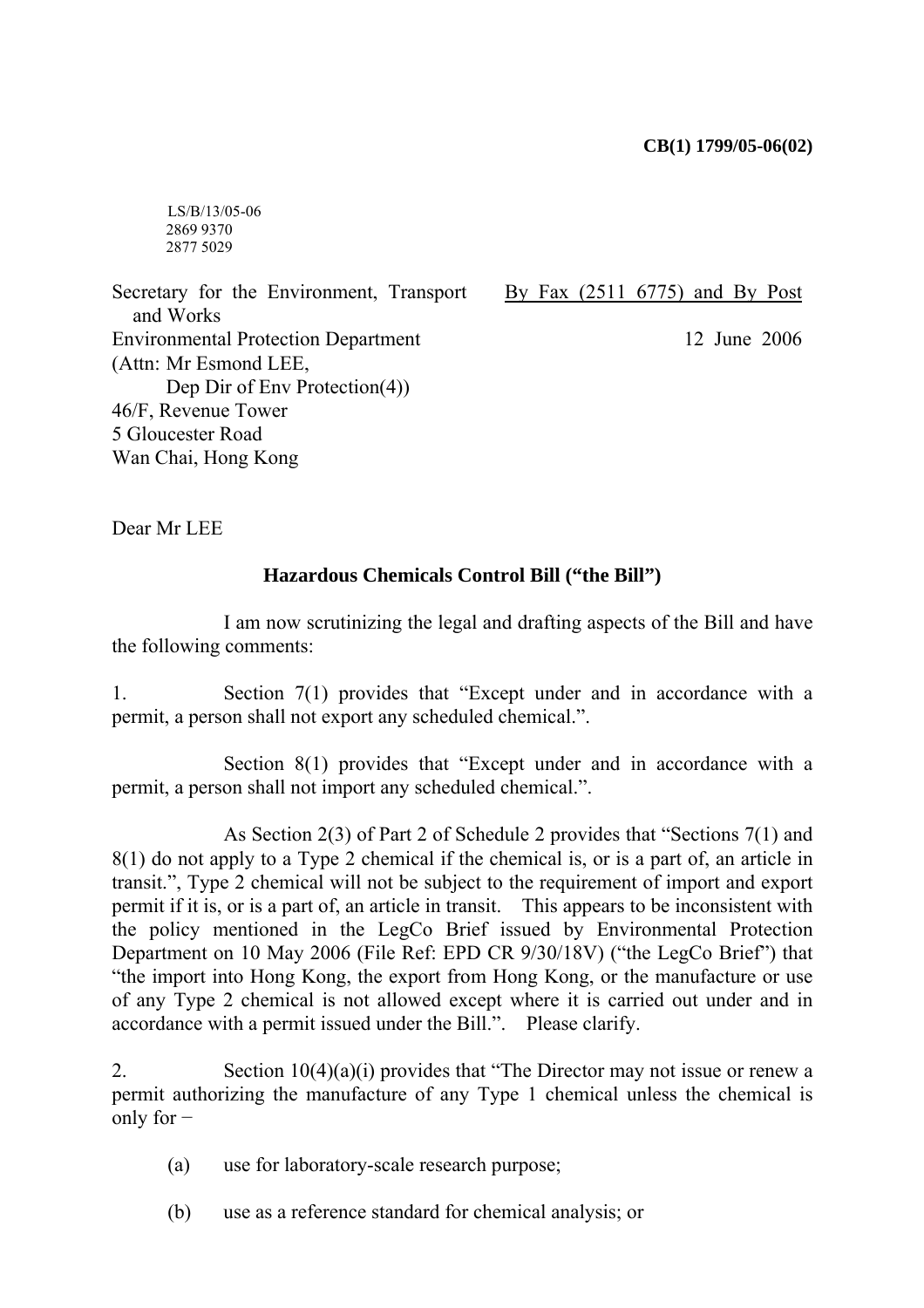(c) use for laboratory-scale research purpose and as a reference standard for chemical analysis.".

The Chinese version provides that:

"署長不得發出授權製浩任何第1類化學品的許可證或將 該許可證續期,但在以下情況下則屬例外−

- (i) 該化學品僅是 −
	- (A) 為實驗室規模的研究的目的而使用;
	- (B) 用作化學分析的參照標準;或
	- (C) 為實驗室規模的研究的目的而使用並用作 化學分析的參照標準;"。

It appears that in the English version, the Director has a discretion when he issues or renews the relevant permits while in the Chinese version, subject to the exceptions provided, it is mandatory for the Director not to issue or renew the permits. However, the provision does not elaborate on the Director's obligation in the exceptional circumstances.

- (a) Please clarify the inconsistency between the English and Chinese versions.
- (b) The provisions seem to be inconsistent with the policy intent mentioned in the LegCo Brief that "the manufacture of any Type 1 chemical is not allowed, except where the chemical is for use for laboratory-scale research purpose or as a reference standard and the manufacture of the chemical is carried out under and in accordance with a permit issued under the Bill.". Please clarify.

3. Section  $13(2)$  provides that "When considering whether to vary the conditions of a permit under subsection (1), or the variation to be made under that subsection, the Director is to have regard to −

- (a) other enactments that govern the activity authorized under the permit; and
- (b) the requirements under the Rotterdam Convention and the Stockholm convention.<sup>"</sup>

Section 13 provides that "The Director may not vary the conditions of a permit if the variation would be inconsistent with any of the requirements under the Rotterdam Convention and the Stockholm Convention, but may vary the conditions of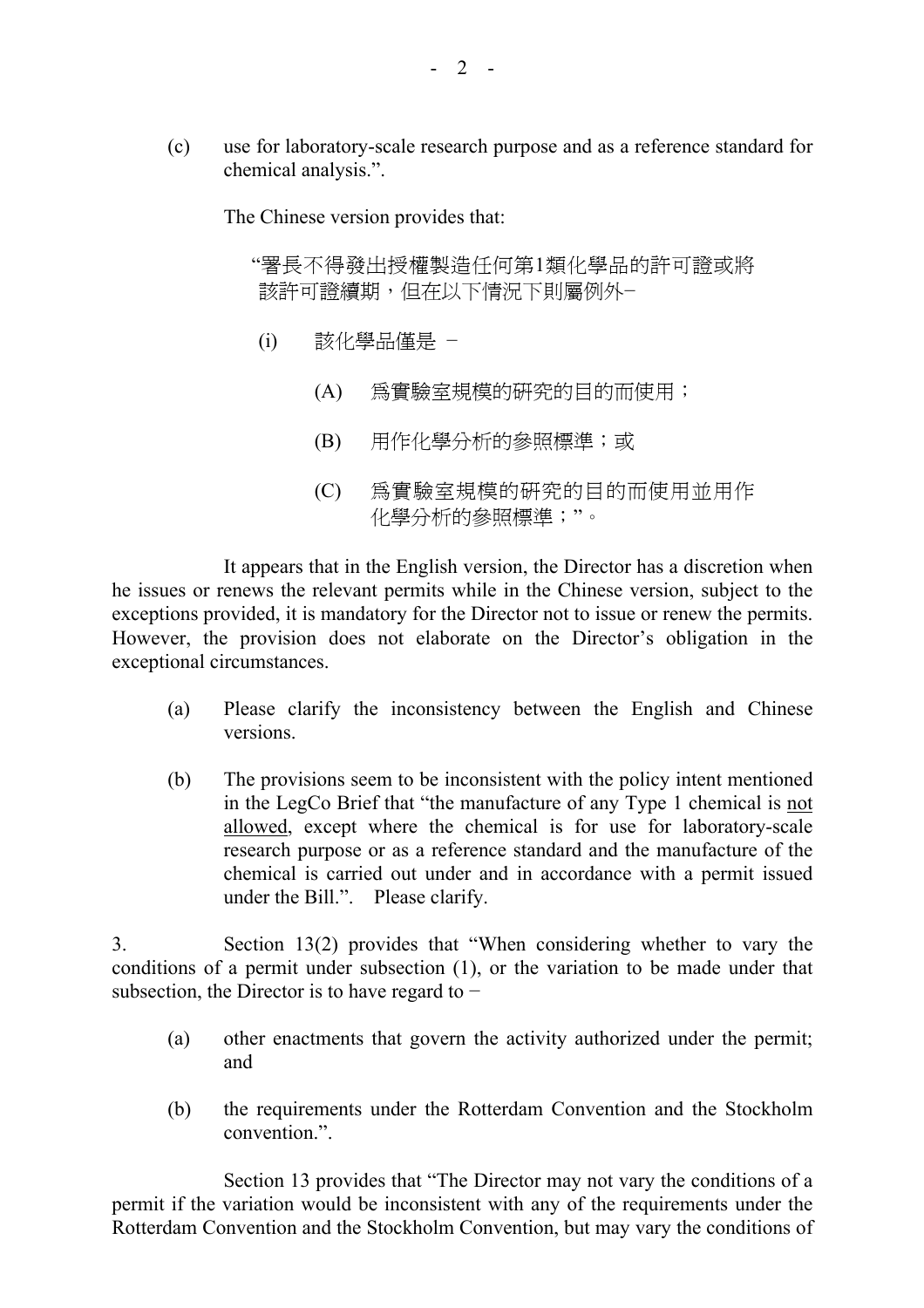a permit even if the variation may result in a more stringent measure than any of those required by the Conventions.".

 Section 18 provides that a permit holder who contravenes the condition of his permit commits an offence and is liable on conviction to a fine at level 4 and to imprisonment for 6 months.

 In these circumstances, the Director is empowered to incorporate the requirements under the Rotterdam Convention and the Stockholm Convention ("the Requirements<sup>"</sup>) as conditions of a permit without the Requirements being scrutinized by the Legislative Council. The scope of the Requirements to be incorporated (i.e. the obligations to be imposed under the Bill) is uncertain and the Requirements may have to be applied to Hong Kong subject to the necessary modification. Please clarify the policy intent.

4. Section  $34(1)(b)$  provides that "A court may issue a warrant in respect of any premises if it is satisfied by information on oath that there are reasonable grounds for believing that there is or may be at the premises any thing that is or contains, or is likely to be or contain, evidence of the commission of an offence under section 6, 7, 8 or  $9$ ...

Please clarify the "reasonable grounds for believing that there may be at the premises any thing that is likely to be or contain evidence of the commission of offence".

5. Section  $41(a)$  provides that "In any proceedings against a person under this Ordinance for or in connection with an act of his employee, it is not a defence for that person to show that his employee acted without his authority.".

 This section appears to be inconsistent with the common law that where the relationship of employer and employee exists, the employer is liable for the torts of the employee so long only as they are committed in the course of the employee's employment. The most frequently adopted test for the question whether a wrongful act is within the course of employment is: a wrongful act is deemed to be done in the course of the employment if it is either (a) a wrongful act authorized by the master, or (b) a wrongful and unauthorized mode of doing some act authorized by the master.<sup>1</sup> Please clarify.

6. Section 41(b) provides that "In any proceedings against a person under this Ordinance for or in connection with an act of his employee, in the absence of evidence to the contrary, any material fact that is known to the employee is to be regarded as having been known to the employer.".

Sections  $6(3)$ ,  $7(3)$ ,  $8(3)$  and  $9(3)$  provide that "In any proceedings for an offence under subsection (1), it is a defence for the person charged to prove that he

<sup>&</sup>lt;sup>1</sup> Clerk & Lindsell on Torts,  $19<sup>th</sup>$  edition paragraphs 6-26 and 6-27.